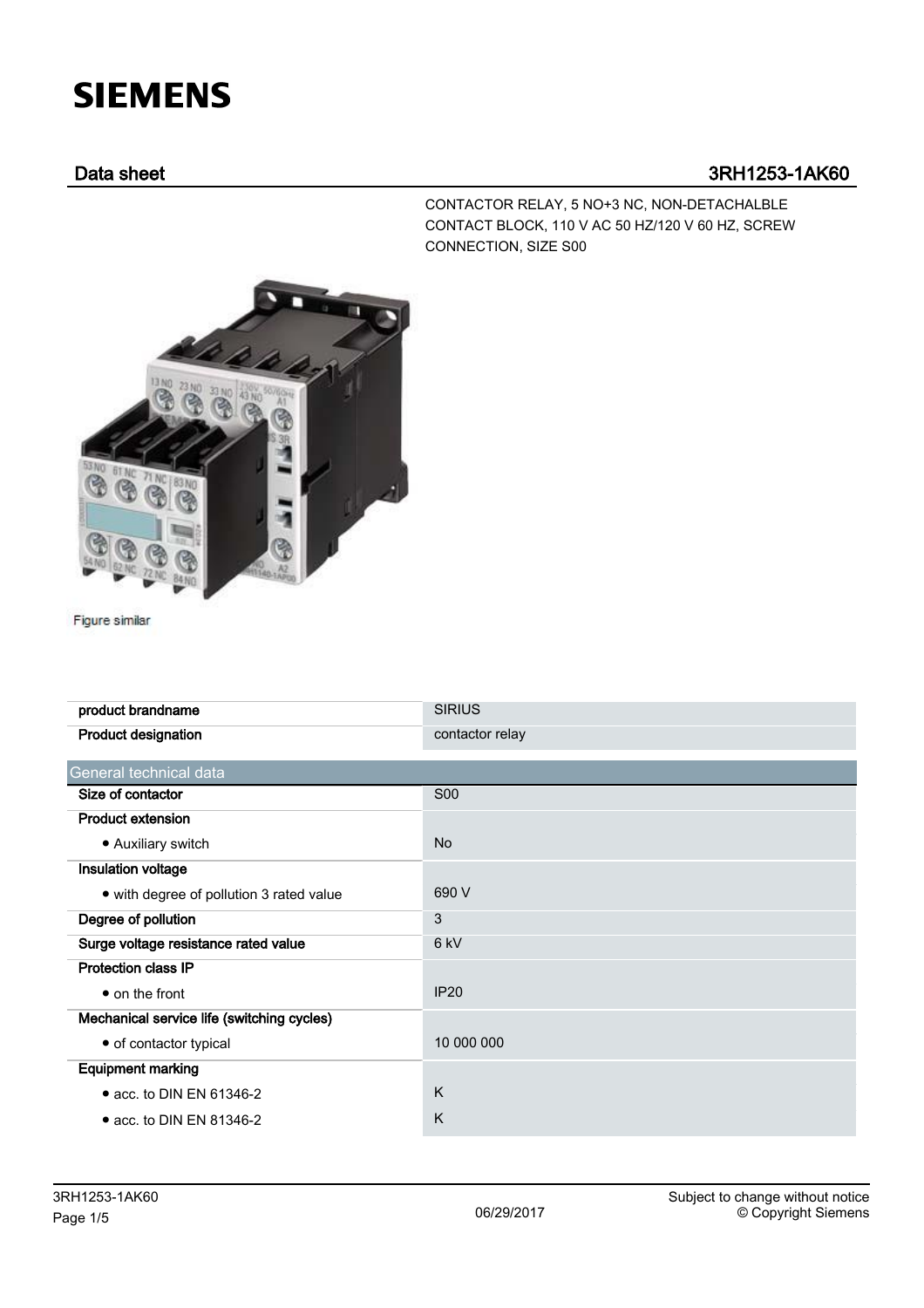| <b>Ambient conditions</b>                                                         |              |
|-----------------------------------------------------------------------------------|--------------|
| <b>Ambient temperature</b>                                                        |              |
| · during operation                                                                | $-25+60$ °C  |
| · during storage                                                                  | $-55$ +80 °C |
| • during transport                                                                | $-55$ +80 °C |
| Control circuit/ Control                                                          |              |
| Type of voltage of the control supply voltage                                     | <b>AC</b>    |
| Control supply voltage at AC                                                      |              |
| • at 50 Hz rated value                                                            | 110 V        |
| • at 60 Hz rated value                                                            | 120 V        |
| Operating range factor control supply voltage rated<br>value of magnet coil at AC |              |
| $\bullet$ at 50 Hz                                                                | 0.81.1       |
| $\bullet$ at 60 Hz                                                                | 0.851.1      |
| Apparent pick-up power of magnet coil at AC                                       | 27 V·A       |
| Inductive power factor with closing power of the coil                             | 0.8          |
| Apparent holding power of magnet coil at AC                                       | 4.6 $V·A$    |
| Inductive power factor with the holding power of the<br>coil                      | 0.27         |
| Auxiliary circuit                                                                 |              |
| Number of NC contacts                                                             |              |
| • for auxiliary contacts                                                          | 3            |
| - instantaneous contact                                                           | 3            |
| - delayed switching                                                               | $\mathbf{0}$ |
| -lagging switching                                                                | $\mathbf 0$  |
| - make-before-break switching                                                     | $\mathbf 0$  |
| Number of NO contacts                                                             |              |
| • for auxiliary contacts                                                          | 5            |
| - instantaneous contact                                                           | 5            |
| - delayed switching                                                               | 0            |
| - leading contact                                                                 | 0            |
| - make-before-break switching                                                     | $\mathbf 0$  |
| Number of CO contacts                                                             |              |
| • for auxiliary contacts                                                          | $\mathbf 0$  |
| · of auxiliary contacts instantaneous contact                                     | $\mathbf 0$  |
| Identification number and letter for switching<br>elements                        | 53 E         |
| Operating current at AC-12 maximum                                                | 10 A         |
| <b>Operating current at AC-15</b>                                                 |              |
| • at 230 V rated value                                                            | 6 A          |
| • at 400 V rated value                                                            | 3A           |
| · at 500 V rated value                                                            | 2A           |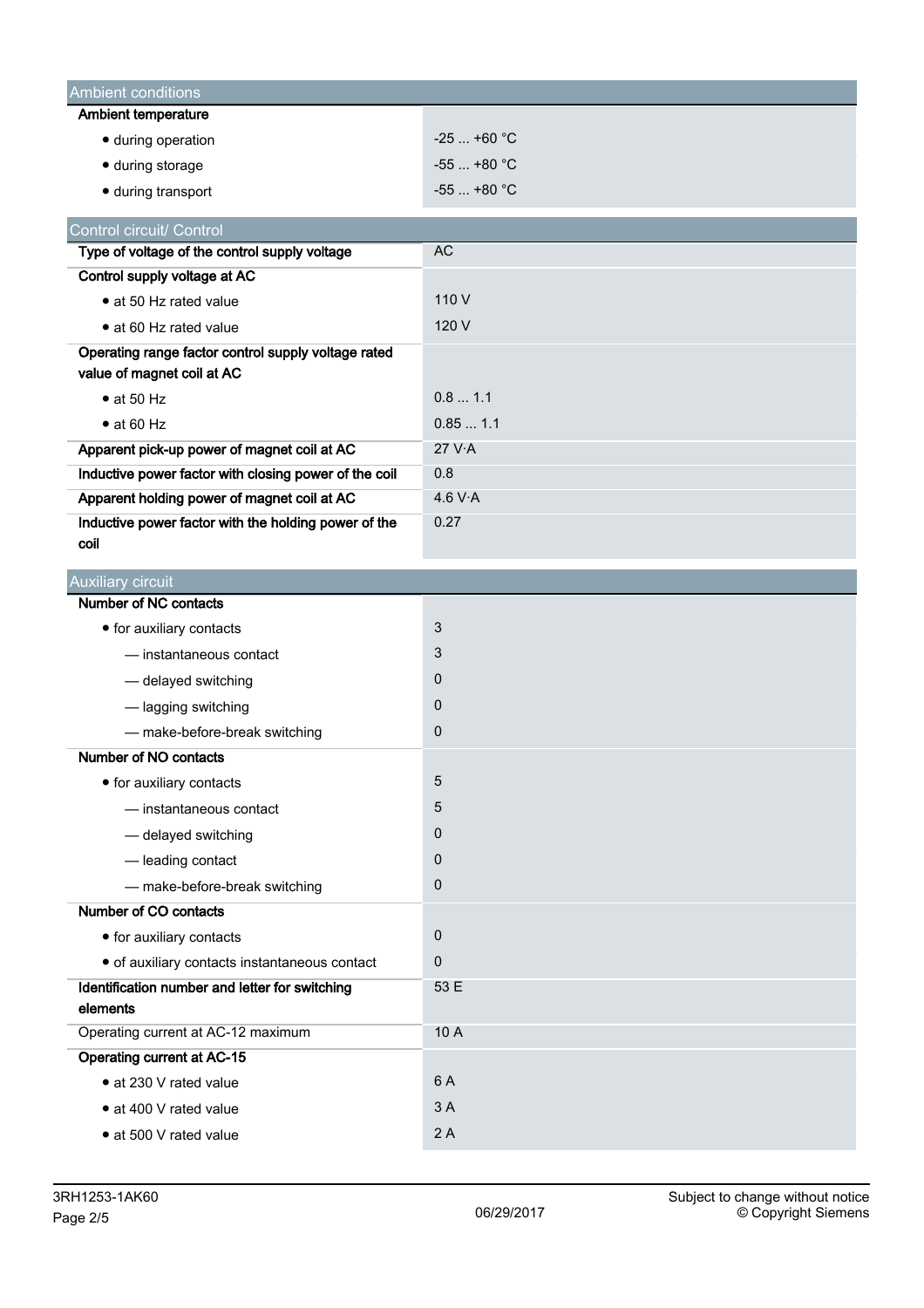| • at 690 V rated value                                                       | 1A                                                                                    |  |  |
|------------------------------------------------------------------------------|---------------------------------------------------------------------------------------|--|--|
| Operating current at 1 current path at DC-12                                 |                                                                                       |  |  |
| • at 24 V rated value                                                        | 10A                                                                                   |  |  |
| • at 110 V rated value                                                       | 3A                                                                                    |  |  |
| • at 220 V rated value                                                       | 1A                                                                                    |  |  |
| Operating current at 1 current path at DC-13                                 |                                                                                       |  |  |
| • at 24 V rated value                                                        | 10 A                                                                                  |  |  |
| • at 110 V rated value                                                       | 1A                                                                                    |  |  |
| • at 220 V rated value                                                       | 0.27A                                                                                 |  |  |
| Contact reliability of auxiliary contacts                                    | 1 faulty switching per 100 million (17 V, 1 mA)                                       |  |  |
| Short-circuit protection                                                     |                                                                                       |  |  |
| Design of the fuse link                                                      |                                                                                       |  |  |
| • for short-circuit protection of the auxiliary switch<br>required           | fuse gL/gG: 10 A                                                                      |  |  |
| Installation/ mounting/ dimensions                                           |                                                                                       |  |  |
| <b>Mounting position</b>                                                     | +/-180° rotation possible on vertical mounting surface; can be                        |  |  |
|                                                                              | tilted forward and backward by +/- 22.5° on vertical mounting                         |  |  |
|                                                                              | surface                                                                               |  |  |
| <b>Mounting type</b>                                                         | screw and snap-on mounting                                                            |  |  |
| Height                                                                       | 57.5 mm                                                                               |  |  |
| Width                                                                        | 45 mm                                                                                 |  |  |
| Depth                                                                        | 111 mm                                                                                |  |  |
| Required spacing                                                             |                                                                                       |  |  |
| • with side-by-side mounting                                                 |                                                                                       |  |  |
| - at the side                                                                | 0 <sub>mm</sub>                                                                       |  |  |
| <b>Connections/Terminals</b>                                                 |                                                                                       |  |  |
| Type of electrical connection                                                |                                                                                       |  |  |
| • for auxiliary and control current circuit                                  | screw-type terminals                                                                  |  |  |
| Type of connectable conductor cross-sections                                 |                                                                                       |  |  |
| • for auxiliary contacts                                                     |                                                                                       |  |  |
| — solid                                                                      | 2x (0.5  1.5 mm <sup>2</sup> ), 2x (0.75  2.5 mm <sup>2</sup> ), 2x 4 mm <sup>2</sup> |  |  |
| - finely stranded with core end processing                                   | 2x (0.5  1.5 mm <sup>2</sup> ), 2x (0.75  2.5 mm <sup>2</sup> )                       |  |  |
| • at AWG conductors for auxiliary contacts                                   | 2x (20  16), 2x (18  14), 1x 12                                                       |  |  |
| Safety related data                                                          |                                                                                       |  |  |
| B10 value                                                                    |                                                                                       |  |  |
| • with high demand rate acc. to SN 31920                                     | 1 000 000; With 0.3 x le                                                              |  |  |
| Proportion of dangerous failures                                             |                                                                                       |  |  |
| • with low demand rate acc. to SN 31920                                      | 40 %                                                                                  |  |  |
| • with high demand rate acc. to SN 31920                                     | 75 %                                                                                  |  |  |
| T1 value for proof test interval or service life acc. to<br><b>IEC 61508</b> | 20y                                                                                   |  |  |
|                                                                              |                                                                                       |  |  |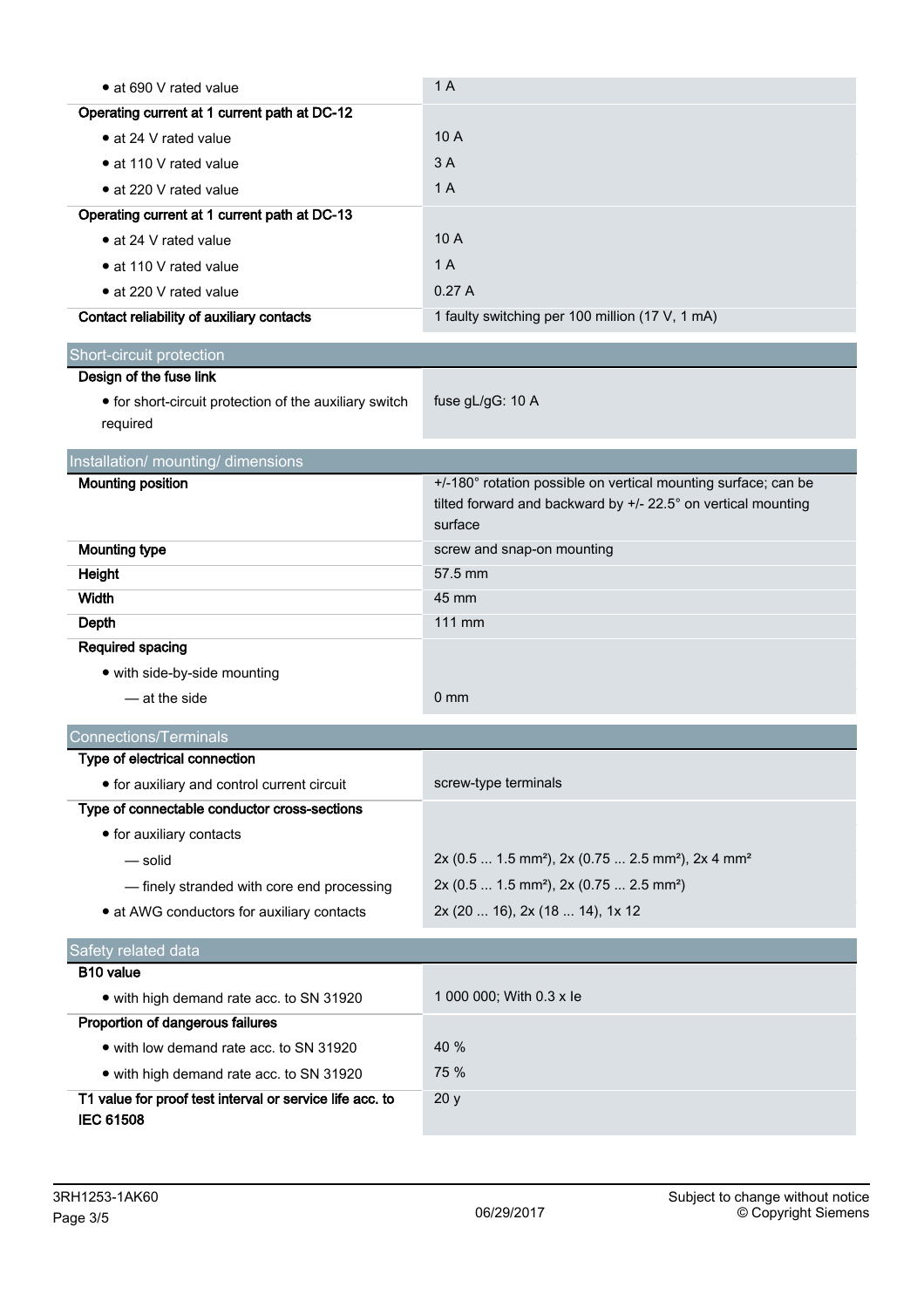| <b>General Product Approval</b>    |                                                        | <b>Functional</b><br>Safety/Safety<br>of Machinery | <b>Declaration of</b><br>Conformity |                         |                                |
|------------------------------------|--------------------------------------------------------|----------------------------------------------------|-------------------------------------|-------------------------|--------------------------------|
| CCC                                | <b>CSA</b>                                             | UL                                                 |                                     | <b>Type Examination</b> | EG-Konf.                       |
| <b>Test Certificates</b>           |                                                        | <b>Shipping Approval</b>                           |                                     | other                   |                                |
| <b>Special Test</b><br>Certificate | <b>Type Test</b><br><b>Certificates/Test</b><br>Report | ABS                                                | <b>RMRS</b>                         | <b>Miscellaneous</b>    | Environmental<br>Confirmations |

**[Confirmation](https://support.industry.siemens.com/cs/WW/en/ps/3RH1253-1AK60/Certificate?ct=447&ci=454&cao=553)** 

## Further information

Information- and Downloadcenter (Catalogs, Brochures,…) <http://www.siemens.com/industrial-controls/catalogs>

Industry Mall (Online ordering system)

<https://mall.industry.siemens.com/mall/en/en/Catalog/product?mlfb=3RH1253-1AK60>

Cax online generator

<http://support.automation.siemens.com/WW/CAXorder/default.aspx?lang=en&mlfb=3RH1253-1AK60>

Service&Support (Manuals, Certificates, Characteristics, FAQs,...) <https://support.industry.siemens.com/cs/ww/en/ps/3RH1253-1AK60>

Image database (product images, 2D dimension drawings, 3D models, device circuit diagrams, EPLAN macros, ...) [http://www.automation.siemens.com/bilddb/cax\\_de.aspx?mlfb=3RH1253-1AK60&lang=en](http://www.automation.siemens.com/bilddb/cax_de.aspx?mlfb=3RH1253-1AK60&lang=en)